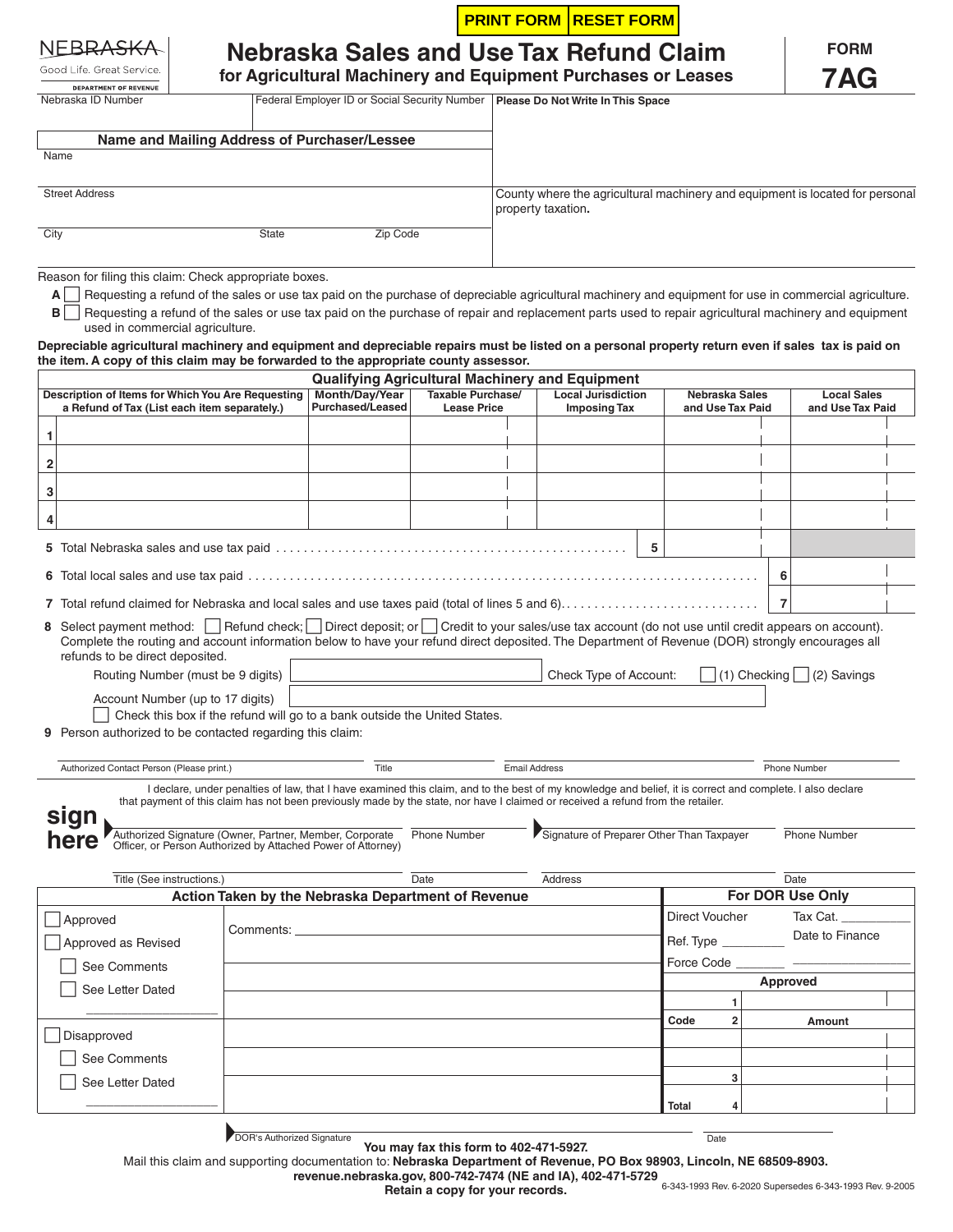## **Instructions Note: Form 7AG replaces Form 7AG-1.**

Who May File. Any person may file a claim who is engaged in the business of commercial agriculture and has made an overpayment of sales or use tax of \$2 or more on the purchase, lease, or rental of:

- ❖ Depreciable agricultural machinery and equipment for use directly in commercial agriculture; or
- ❖ Repair and replacement parts for agricultural machinery and equipment used directly in commercial agriculture.

**When to File.** A claim must be filed within the statute of limitations period (generally three years from the 20th day of the month following the close of the period for which the overpayment of tax was made). If the overpayment of tax was the result of a deficiency determination issued by the Nebraska Department of Revenue (DOR), the claim must be filed within six months after the determination becomes final, or within six months from the date of overpayment of tax with respect to the determination. The latest expiration date of these three periods will be the last acceptable filing date.

**Where to File.** The claim must be filed with the Nebraska Department of Revenue, PO Box 98903, Lincoln, NE 68509-8903. You may fax this claim to 402-471-5927 if there is limited documentation that must be submitted to support the claim.

**Basis for a Valid Claim for Refund.** A valid claim must contain all of the items listed below. If the space provided is not sufficient, a letter of explanation must be attached.

- 1. All applicable lines on this form must be completed.
- 2. The claim must have adequate documentation for DOR to determine its validity. The minimum requirements for adequate documentation include copies of all purchase invoices or documents for each item claimed.
- 3. If 50 or more invoices will be submitted in support of the claim:
	- a. Enclose a detailed listing of the invoices and indicate the amount of the sales and use taxes paid. The list should be in **alphabetical** order by vendor. Submit the list in a spreadsheet on digital media. The list must include the following information and be in the format shown –

| Vendor.<br>Name | ltem<br>Description 1 | Invoice<br>Number | Invoice<br>Date | Taxable<br>Amount | Nebraska<br>Sales Tax<br>Paid | ∟ocal<br>Paid | Name of<br>Sales Tax   Municipality   Use Tax   Use Tax   Use Tax  <br>or County | Nebraska<br>Paid | ocal<br>Paid | Month<br>Remitted | Total<br>Tax<br>Paid |
|-----------------|-----------------------|-------------------|-----------------|-------------------|-------------------------------|---------------|----------------------------------------------------------------------------------|------------------|--------------|-------------------|----------------------|
|-----------------|-----------------------|-------------------|-----------------|-------------------|-------------------------------|---------------|----------------------------------------------------------------------------------|------------------|--------------|-------------------|----------------------|

- b. Attach a legible copy of every invoice on the list. Arrange the invoice copies in the **same order** that the invoices appear on the list. The invoices need to clearly show the total purchase price and the amount of Nebraska and, if applicable, local sales tax paid. The invoices may be attached in PDF format.
- 4. If fewer than 50 invoices or documents will be submitted in support of the claim, attach a legible copy of every invoice or document that clearly describes the item purchased, the total purchase price, and the amount of Nebraska and, if applicable, local sales tax paid. If a clear description does not appear on the face of the invoice, please provide one.

When filing a refund claim for use tax paid, in addition to the above, submit a detailed schedule identifying the month and year of each [Nebraska and Local Sales and Use Tax Return, Form 10,](https://revenue.nebraska.gov/files/doc/tax-forms/f_10.pdf) or [Nebraska and Local Business Use Tax](https://revenue.nebraska.gov/files/doc/tax-forms/f_2.pdf)  [Return, Form 2,](https://revenue.nebraska.gov/files/doc/tax-forms/f_2.pdf) on which the use tax was remitted.

DOR may request additional documentation to support the refund claim, including a copy of the personal property tax return on which the depreciable agricultural machinery or equipment and depreciable repairs were reported.

**Payment Method.** You may elect to receive the approved refund either as a paper check, direct deposit, or credit to offset a future sales or use tax liability. To have your refund deposited directly into your checking or savings account, enter the routing number and account number. The routing and account numbers are found on the bottom of the checks used with the account. DOR strongly encourages all refunds to be direct deposited.

New banking rules regarding International ACH Transactions (IATs) require that DOR must be notified whenever a refund will go to a bank account outside the U.S. The box in line 8 must be checked if the bank is outside the U.S. These refunds cannot be processed as direct deposits and instead will be mailed.

**Processing Procedure**. DOR must approve or disapprove a claim within 180 days after the claim was filed unless:

- ❖ The claimant and DOR have agreed in writing to extend the 180-day period; or
- ❖ The claimant requests a hearing in writing which waives the 180-day period.

DOR must send the claimant notice of the denied portion of a claim within 30 days after the denial.

**Authorized Contact Person**. An authorized contact person designated on line 9 will have the authority to receive and discuss confidential information regarding this claim. By including an email address for the authorized contact person, you are agreeing that DOR may use it to transmit confidential information through a secure website.